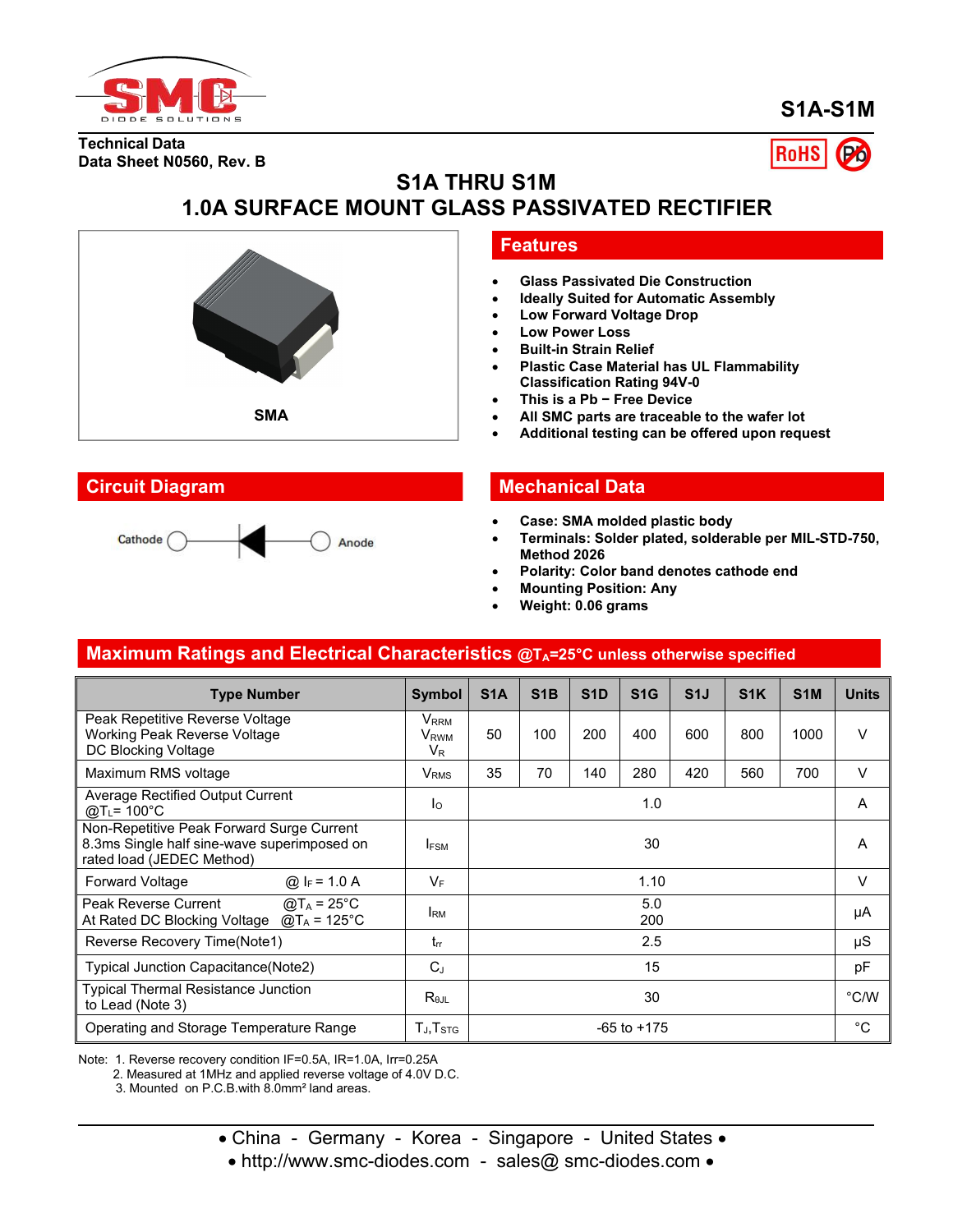

**Technical Data Data Sheet N0560, Rev. B**

#### **Ratings and Characteristics Curves**



# **S1A-S1M**

**RoHS**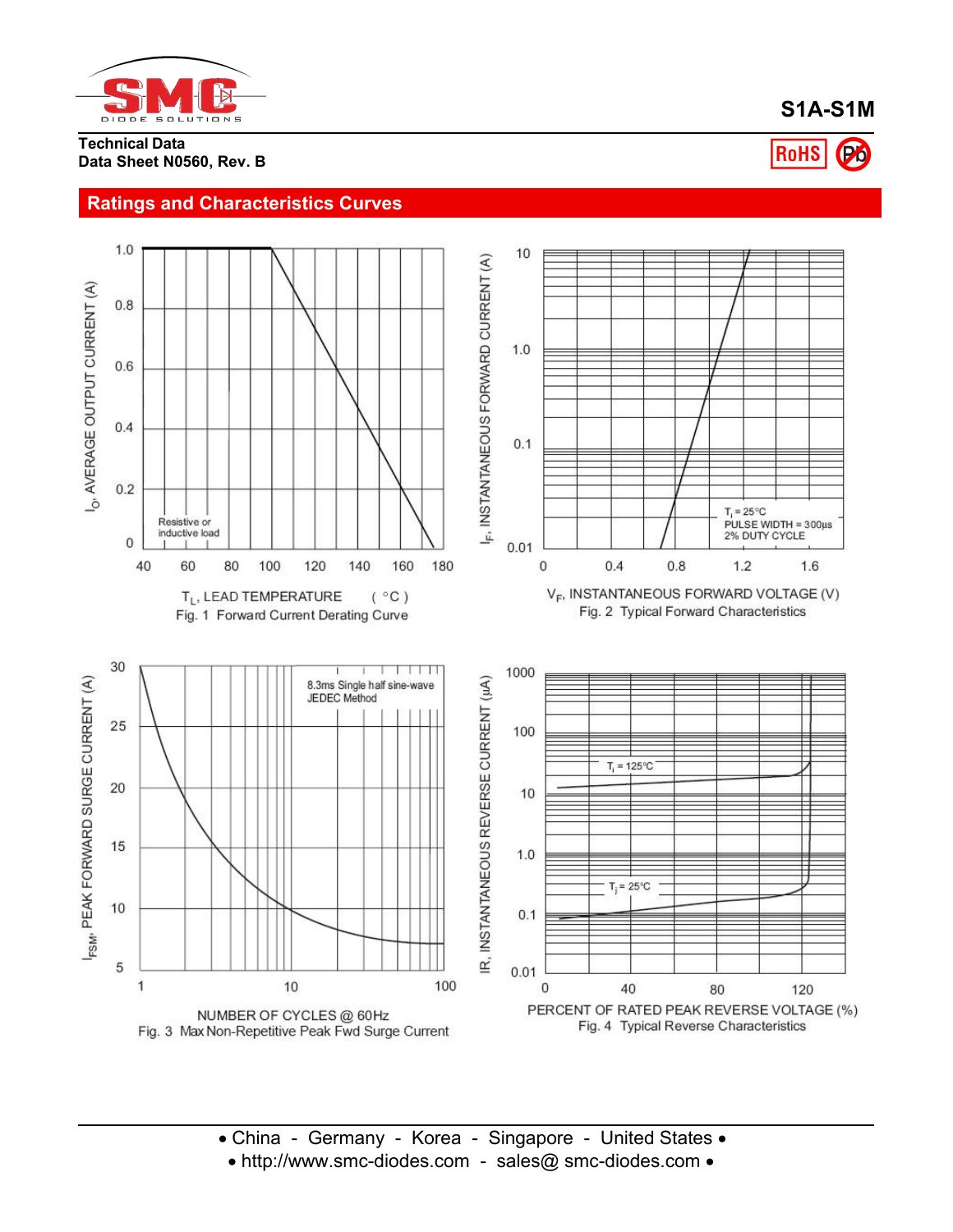

**Technical Data Data Sheet N0560, Rev. B**



**RoHS** 

## **Mechanical Dimensions SMA**



|   | <b>Millimeters</b><br><b>SYMBOL</b><br>Min.<br>Max. |       | <b>Inches</b> |       |  |
|---|-----------------------------------------------------|-------|---------------|-------|--|
|   |                                                     |       | Min.          | Max.  |  |
| A | 2.40                                                | 2.84  | 0.094         | 0.112 |  |
| B | 3.99                                                | 4.75  | 0.157         | 0.187 |  |
| C | 1.05                                                | 1.70  | 0.041         | 0.067 |  |
| D | 0.15                                                | 0.51  | 0.006         | 0.020 |  |
| E | 4.80                                                | 5.66  | 0.189         | 0.223 |  |
| F | 1.90                                                | 2.95  | 0.075         | 0.116 |  |
| G | 0.05                                                | 0.203 | 0.002         | 0.008 |  |
| H | 0.76                                                | 1.52  | 0.030         | 0.600 |  |

# **Ordering Information Marking Diagram**

| l Device                          | Package                 | <b>Shipping</b> |  |
|-----------------------------------|-------------------------|-----------------|--|
| S <sub>1</sub> A-S <sub>1</sub> M | <b>SMA</b><br>(Pb-Free) | 5000pcs / reel  |  |

For information on tape and reel specifications, including part orientation and tape sizes, please refer to our tape and reel packaging specification.

## **Carrier Tape Specification SMA**



| XXXXX |  |
|-------|--|
|       |  |

Where XXXXX is YYWWL

 $S1A$  = Type Number<br>YY = Year

YY = Year  $WW = Week$ 

L = Lot Number

Cautions: Molding resin Epoxy resin UL:94V-0

| <b>SYMBOL</b>  | <b>Millimeters</b> |       |  |  |  |  |
|----------------|--------------------|-------|--|--|--|--|
|                | Min.               | Max.  |  |  |  |  |
| Α              | 2.97               | 3.17  |  |  |  |  |
| B              | 5.70               | 5.90  |  |  |  |  |
| C              | 2.32               | 2.52  |  |  |  |  |
| d              | 1.40               | 1.60  |  |  |  |  |
| E              | 1.40               | 1.60  |  |  |  |  |
| F              | 5.60               | 5.70  |  |  |  |  |
| P              | 3.90               | 4.10  |  |  |  |  |
| P <sub>0</sub> | 3.90               | 4.10  |  |  |  |  |
| P <sub>1</sub> | 1.90               | 2.10  |  |  |  |  |
| т              | 0.25               | 0.35  |  |  |  |  |
| W              | 11.80              | 12.20 |  |  |  |  |

- China Germany Korea Singapore United States •
- http://www.smc-diodes.com sales@ smc-diodes.com •